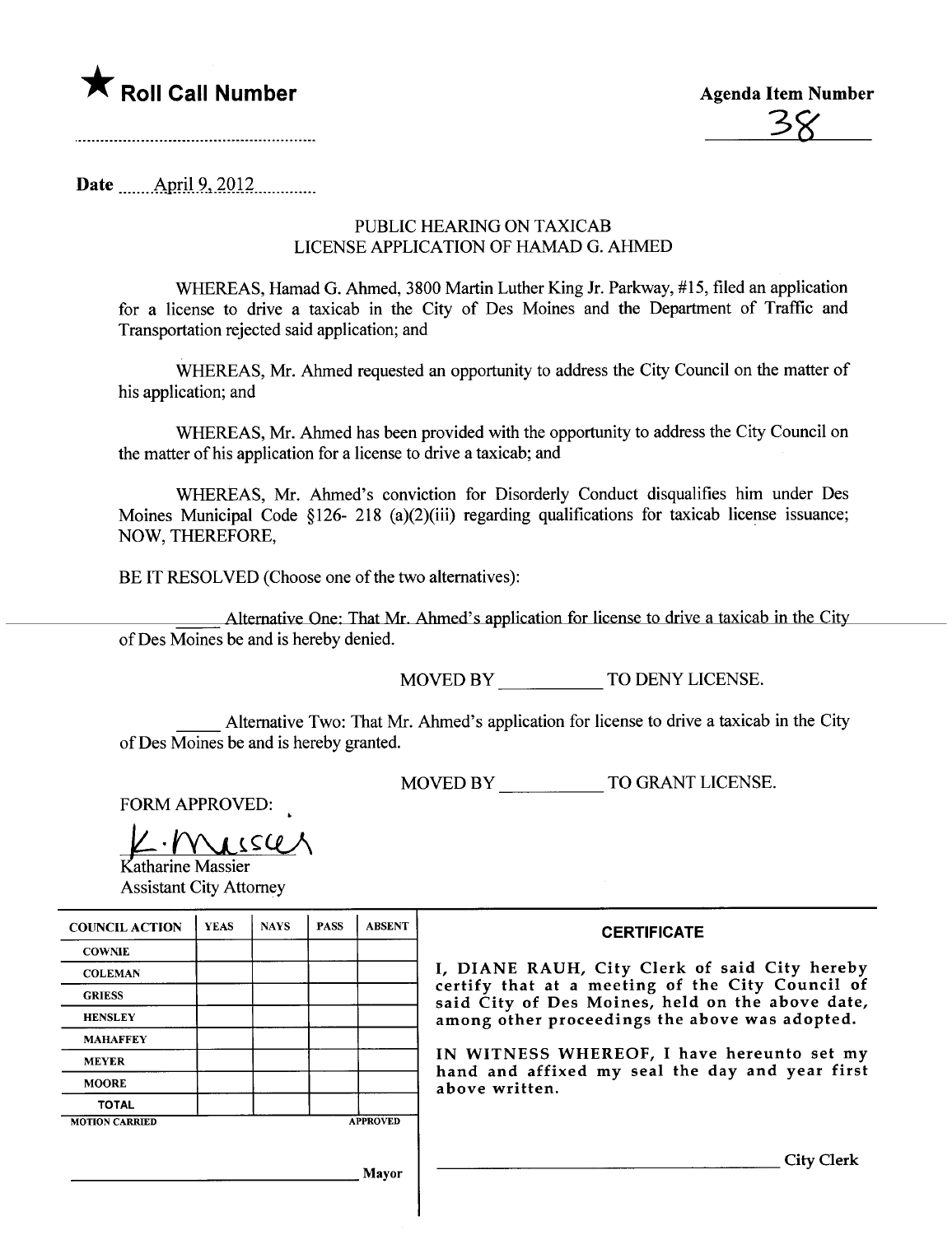



Date March 26, 2012

## PUBLIC HEARING ON TAXICAB LICENSE APPLICATION OF HAMAD G. AHMED

WHEREAS, Hamad G. Ahmed, 3800 Martin Luther King Jr. Parkway, #15, filed an application for a license to drive a taxicab in the City of Des Moines and the Department of Traffic and Transportation rejected said application; and

WHEREAS, Mr. Ahmed requested an opportunity to address the City Council on the matter of his application; and

WHEREAS, Mr. Ahmed has been provided with the opportunity to address the City Council on the matter of his application for a license to drive a taxicab; and

WHEREAS, Mr. Ahmed's conviction for Disorderly Conduct disqualifies him under Des Moines Municipal Code §126- 218 (a)(2)(iii) regarding qualifications for taxicab license issuance; NOW, THEREFORE,

BE IT RESOLVED (Choose one of the two alternatives):

Alternative One: That Mr. Ahmed's application for license to drive a taxicab in the City of Des Moines be and is hereby denied.

MOVED BY TO DENY LICENSE.

Alternative Two: That Mr. Ahmed's application for license to drive a taxicab in the City of Des Moines be and is hereby granted.

MOVED BY TO GRANT LICENSE.

FORM APPROVED: Kethoune Massier by Mark Gali

Katharine Massier Assistant City Attorney

|  | Moved by <b>Hensley</b> to continue to       |
|--|----------------------------------------------|
|  | April 9th at 5:00 PM, $A$ allow time for Mr. |
|  | Ahmed to obtain a letter from United Cab.    |

### CERTIFICATE

I, DIANE RAUH, City Clerk of said City hereby certify that at a meeting of the City Council of said City of Des Moines, held on the above date, among other proceedings the above was adopted.

IN WITNESS WHEREOF, I have hereunto set my hand and affixed my seal the day and year first above written.



| <b>COUNCIL ACTION</b> | <b>YEAS</b> | <b>NAYS</b> | <b>PASS</b> | <b>ABSENT</b>            |
|-----------------------|-------------|-------------|-------------|--------------------------|
| <b>COWNIE</b>         |             |             |             |                          |
| <b>COLEMAN</b>        |             |             |             |                          |
| <b>GRIESS</b>         |             |             |             |                          |
| <b>HENSLEY</b>        |             |             |             |                          |
| <b>MAHAFFEY</b>       |             |             |             |                          |
| <b>MEYER</b>          |             |             |             |                          |
| <b>MOORE</b>          |             |             |             |                          |
| <b>TOTAL</b>          |             |             |             |                          |
| <b>MOTION CARRIED</b> |             |             |             | <b>APPROVED</b><br>Mayor |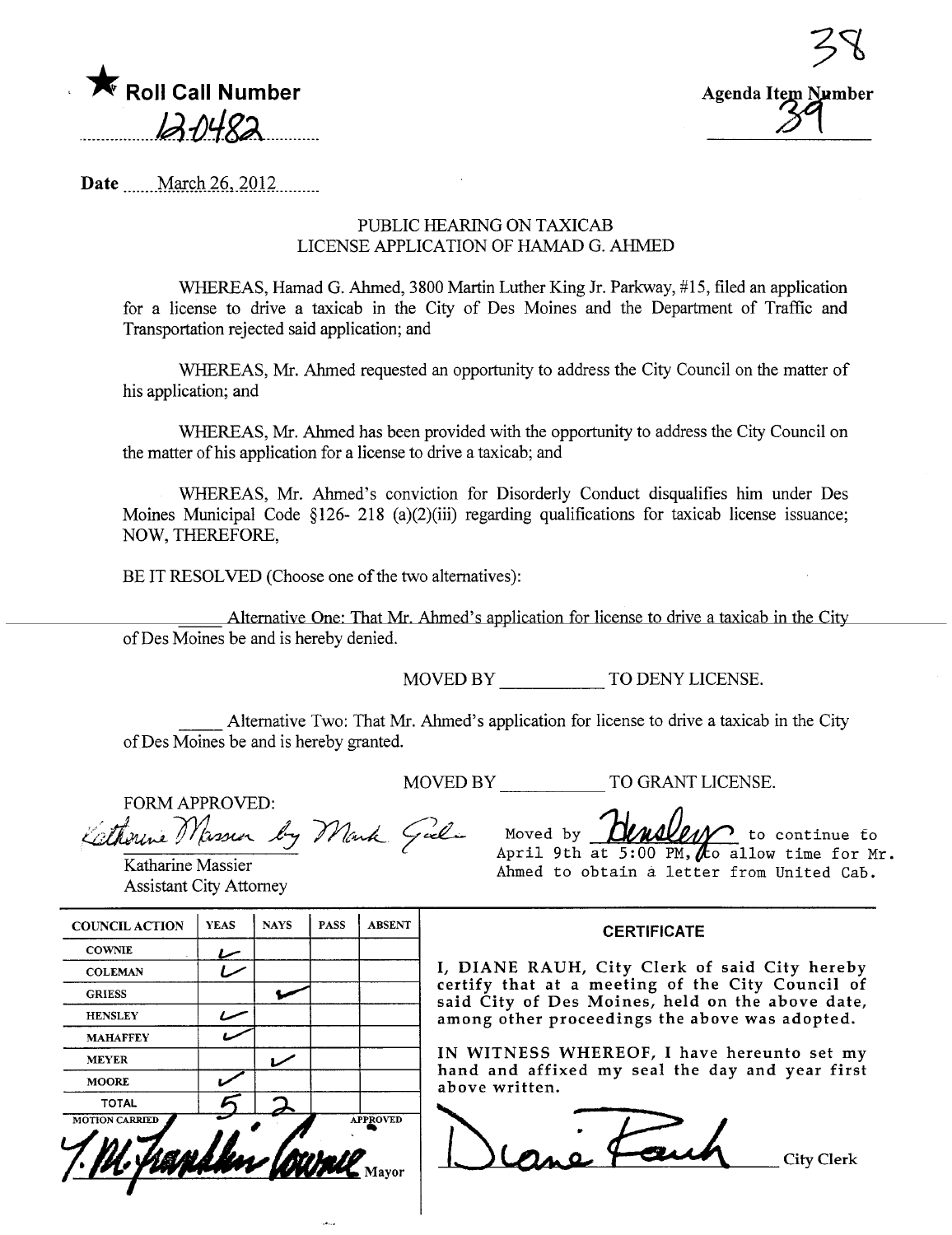

March 12, 2012

Hamad G. Koko Ahmed 3800 Marin Luther Kig Jr. Parkway, #15 Des Monies, IA 50310

Re: Taxicab License Appeal

Dear Mr. Ahmed:

The purpose of this letter is to acknowledge receipt of timely appeal of the decision to deny issuance of a taxicab license, as presented to you in an March 6,2012 letter from the City Traffic Engineer.

Accordingly, I have set this matter for hearing on March 26, 2012 at 5:00 p.m. in the  $C_{\text{H}}$  Council Chambers,  $C_{\text{H}}$ the portion of the City Code pertaining to the appeal process is enclosed for your information. Failure to appear at the scheduled hearing wil be deemed as a waiver of your rights to a hearing.

Please call if you have questions or concerns in this regard.

Sincerely,

 $\forall$  .

Diane Rauh City Clerk

DR:kh Enc.

cc: Jeb Brewer - Engineering K. Massier - Legal M. West - Police J. Bohac- T & T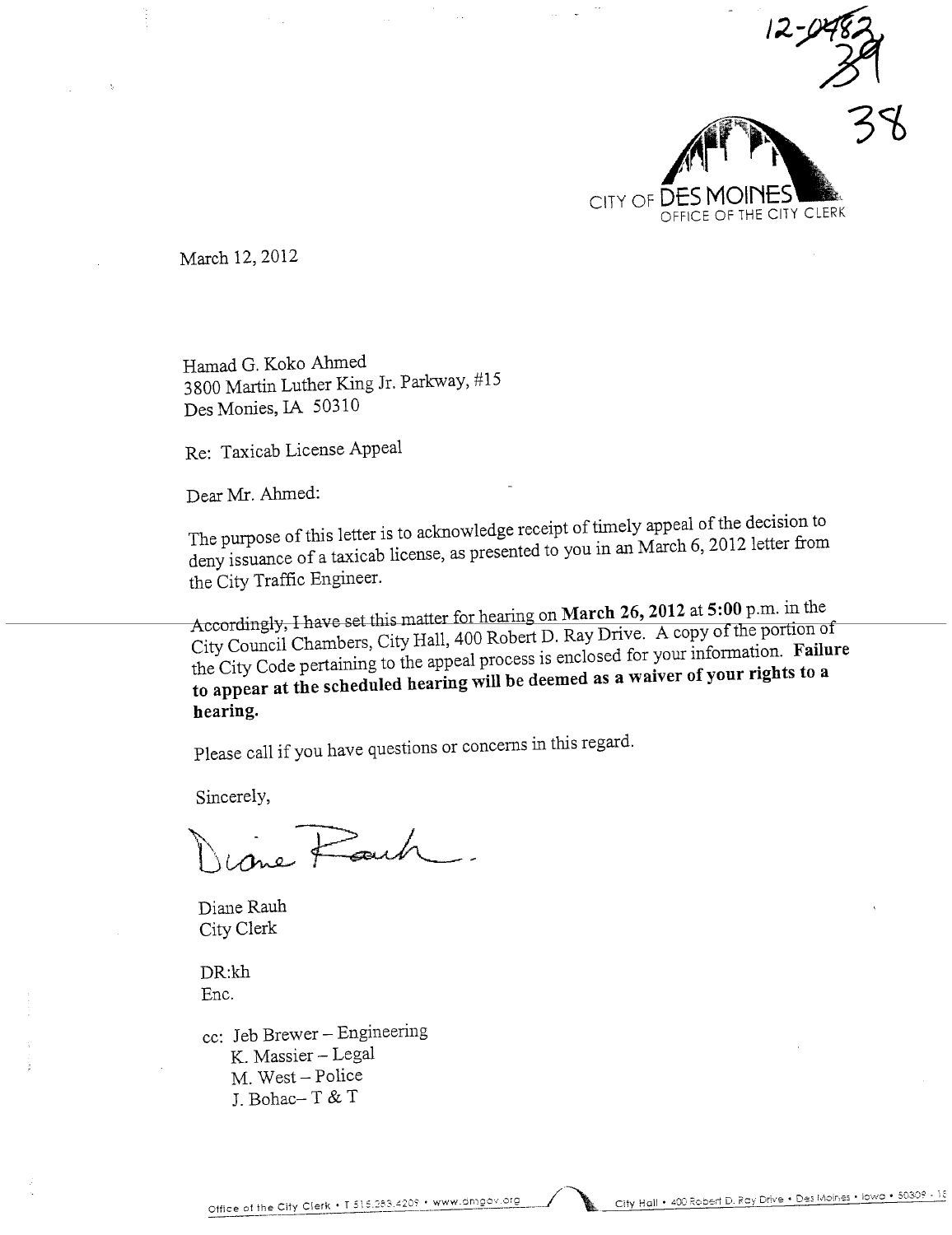

Diane Rauh City Clerk City Hall 400 Robert D. Ray Drive Des Moines, IA 50309

**S1 RAM S10S** 中7月14

I request a hearing before the City Council to appeal the decision of the City Traffic Engineer to deny my Taxicab License application, as outlined in Section 126-218 of the Municipal Code. I understand I must provide a letter from the Taxicab Company stating that they will allow me to drive for them and will provide dispatch service to me.

Name  $\angle$ Address  $\frac{2}{3}$ Phone  $\zeta l$ Date

Signature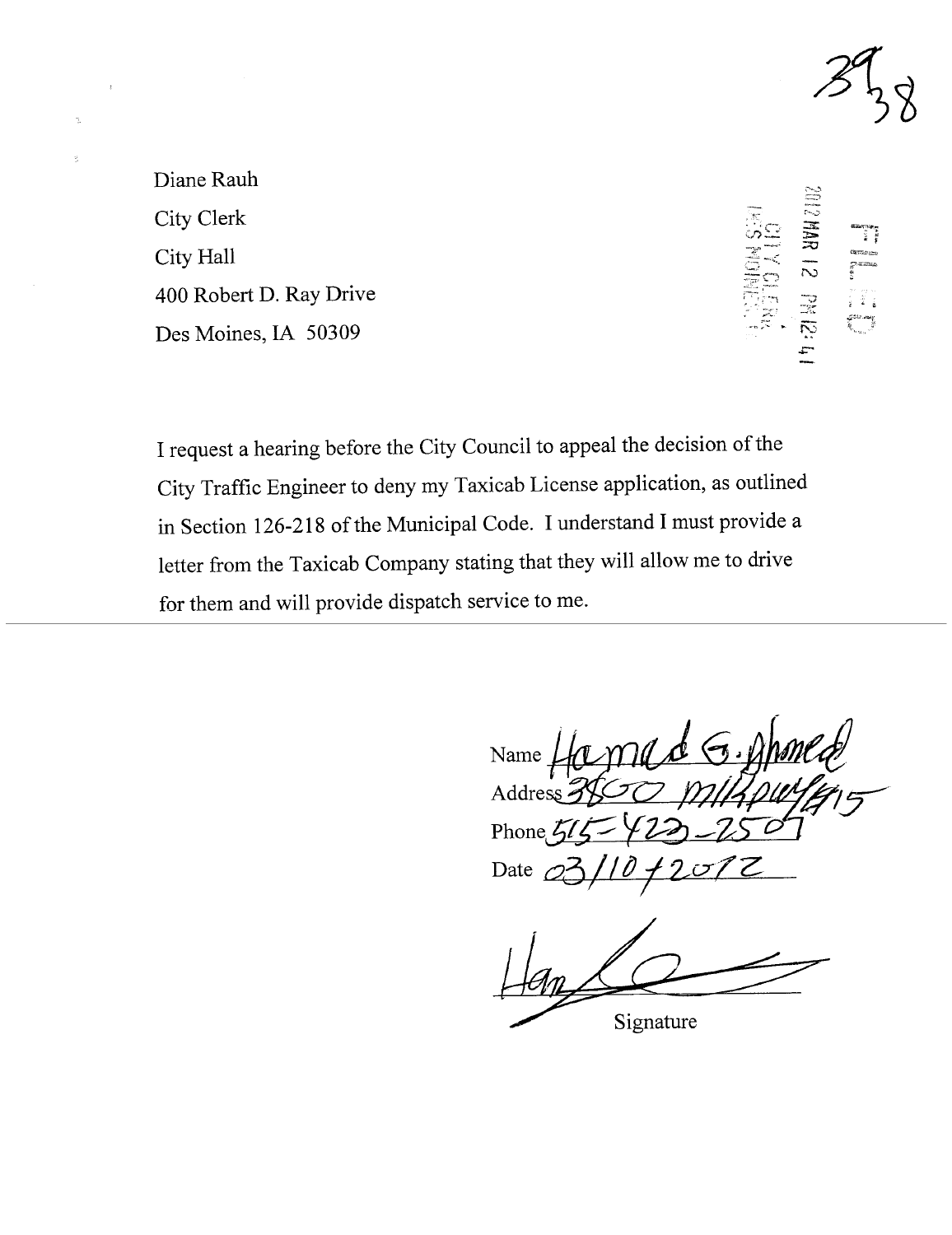

March 6, 2012

Hamad G. Koko Ahmed 3800 Martin Luther King Jr. Parkway, #15 Des Moines, IA 50310

RE: Taxi Driver's License

Dear Mr. Ahmed:

Please be advised that based upon a recommendation of the Des Moines Police Department, I have denied your application for a Taxi Driver's License. This denial is based on your criminal record, which does not meet the requirements for obtaining a Taxi Driver's License.

According to the Police Department records, the following activity occurred:

Criminal Record:<br>01/06/2008 Ar

Arrested for Assault and convicted of Disorderly Conduct, Misdemeanor Conviction

This record does not meet the requirements for good moral character as required by the City of Des Moines Municipal Code. Therefore, your application for a Taxi Driver's License is denied under Municipal Code Section 126-218 (a-2, iii). A copy of the code section is enclosed for your information.

If you desire to appeal this matter, you may request a hearing before the Des Moines City Council by filing a written appeal with the City Clerk within ten (10) days of receiving this letter. If you do appeal this matter, your background information will be provided to the City Council and you must appear at the designated hearing for your appeal to be considered. You must also provide a letter from the Taxi Company that they will allow you to drive for them.

Sincerely **Je**nnifer . Bohac

City Traffic Engineer

JLB/jag Enclosure cc: Jeb Brewer, City Engineer Katharine Massier, Legal Dept. Michael West, Police Dept. Diane Rauh, City Clerk

~"'-.-," f-.,,;  $:$   $:$   $:$ -~-" --.:~  $-1$ :<br>1:1:2:  $\Xi^-_G$   $\bar{\sim}$ .r'-\_  $\sim$   $\sim$   $\sim$  l' $\sim$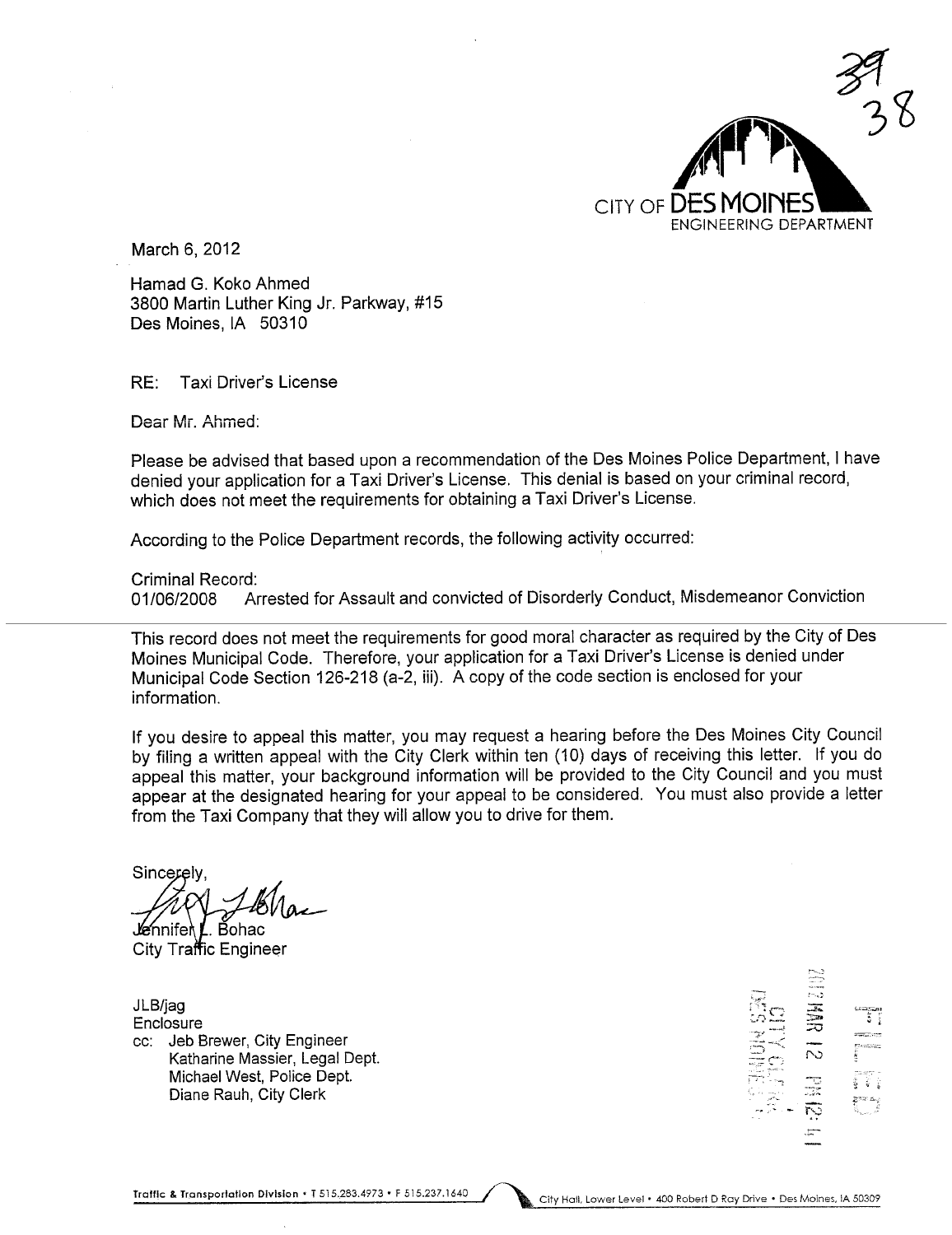# City of Des Moines, Iowa Office of Des Moines Police Department Community Outreach and Protective Services Section Traffic Unit

To: Jennifer Bohac Traffc and Transportation Date: 29February2012

From: Michael West Senior Police Officer Traffic Unit

Subject: Taxicab License Hamad Ahmed

Currently the applicant has an Iowa Class "D" drivers license, wlich does meet the requirements to operate a taxicab. A review of Mr. Ahmed's Iowa/Local criminal record reflects that with-in 5 years preceding this application the following activity occurred.

01/06/2008 Arrested for Assault and convicted of Disorderly Conduct - Misdemeanor Conviction

This application is being denied under City of Des Moines Ordinance 126-218 (a-2,iii).

øt. Michael West 4810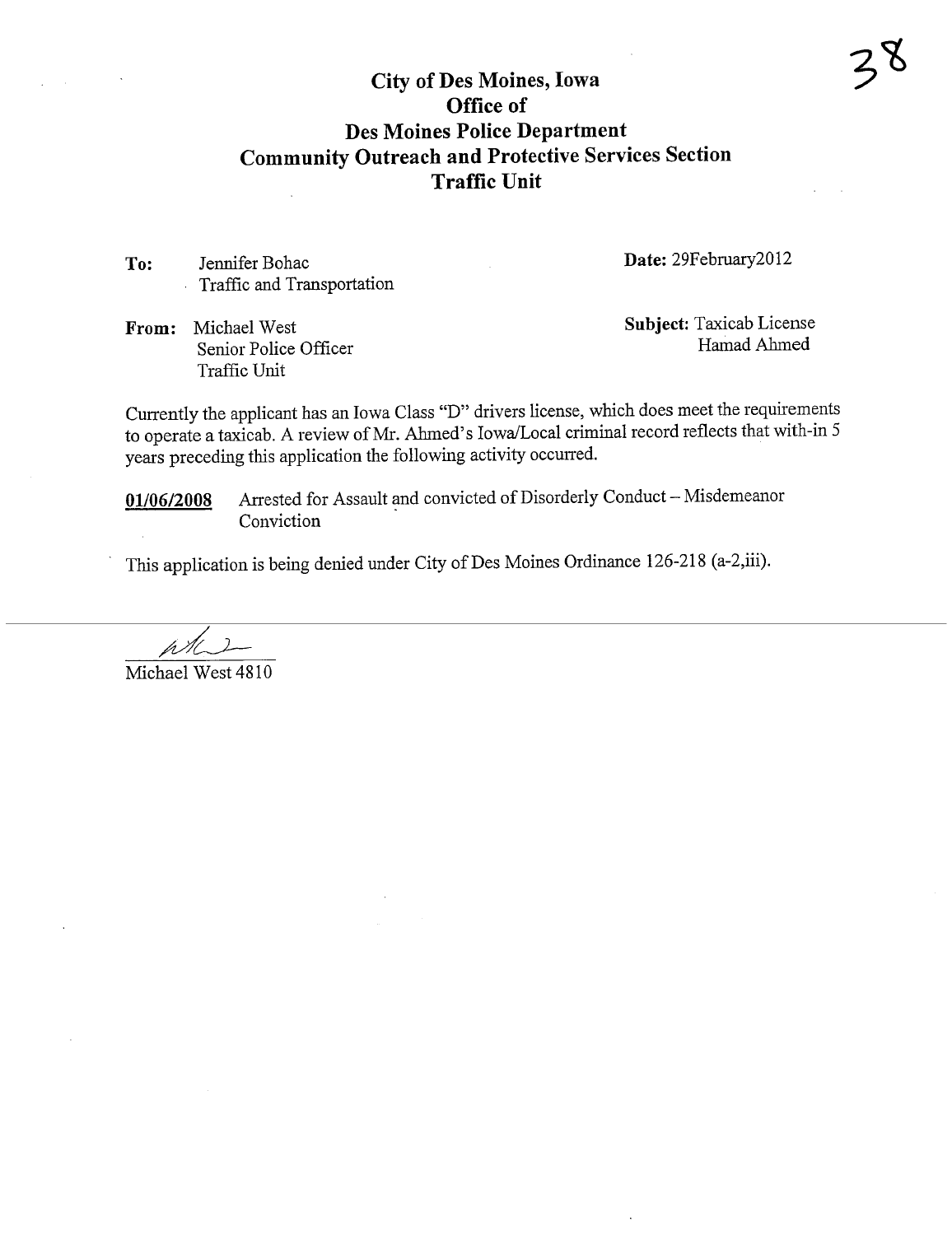| $2 - 27 - 1238$ |  |
|-----------------|--|
|                 |  |

<u>ਵਿਸ਼ਵ ਦੇ ਸ</u>

| CITY OF DES MOINES<br>CITY OF DES MOTNES                                        |
|---------------------------------------------------------------------------------|
| <b>ICENSE TO DRIVE A TAXICAB/LIMOUSINE</b>                                      |
| Name <sup>.</sup><br>'Middle                                                    |
| (First)<br>YLašt<br><b>Address</b>                                              |
| (Phone Number)                                                                  |
| (City, State & Zip Code)<br>Exp. Date:<br>Class:<br>SS#<br>Birth Date: A<br>DL# |
| <b>Color of Eyes:</b><br>Height: $5 - 68$<br>Color of Hair:<br>Weight:          |
| When?<br>Have you ever been licensed as a City of Des Moines Taxi/Limo Driver?  |
| Taxi/Limo:<br>Years of experience driving an automobile.                        |
| If so, when?<br>Have you ever had your driver's license suspended/revoked?      |
| Give reason(s) for suspension/revocation.                                       |

List all convictions for traffic violations for which your license was suspended/revoked during the last five (5) years.

List all convictions for criminal offenses other than traffic offenses during the last ten (10) years.

|              | <b>EMPLOYMENT RECORD:</b><br>То | <u>a guide ou la de se so Sa Koorte de la militar le</u><br><b>Employer's Name and Address</b> | <b>EDUCATION RECORD:</b>            |                                             |
|--------------|---------------------------------|------------------------------------------------------------------------------------------------|-------------------------------------|---------------------------------------------|
| From<br>7,06 | $\imath$ ا $\imath$ ن $\imath$  | Wal-mae P-/001-73th windown/200                                                                | School                              | Circle<br><b>Highest Grade</b><br>Completed |
| 198          | 498                             | napotoum-                                                                                      | Elementary                          | 1234<br>567(8)                              |
|              | 2006/2009                       | ES-moiner Apercsmmunityco                                                                      | <b>High School</b>                  | 91011(2)                                    |
|              | $7$ أك $7\,$                    | Des moines Aree community college                                                              | College                             | $12\sqrt{3}456$                             |
| 7,OO         | $7$ cro $9$                     | yacatrony                                                                                      | <b>Trade School</b><br><b>Other</b> | 123(4)                                      |

List any physical impairments or disability that would affect your ability to drive.

List any current medications or medical conditions for the past five (5) years which might affect your ability to drive: YI TY VI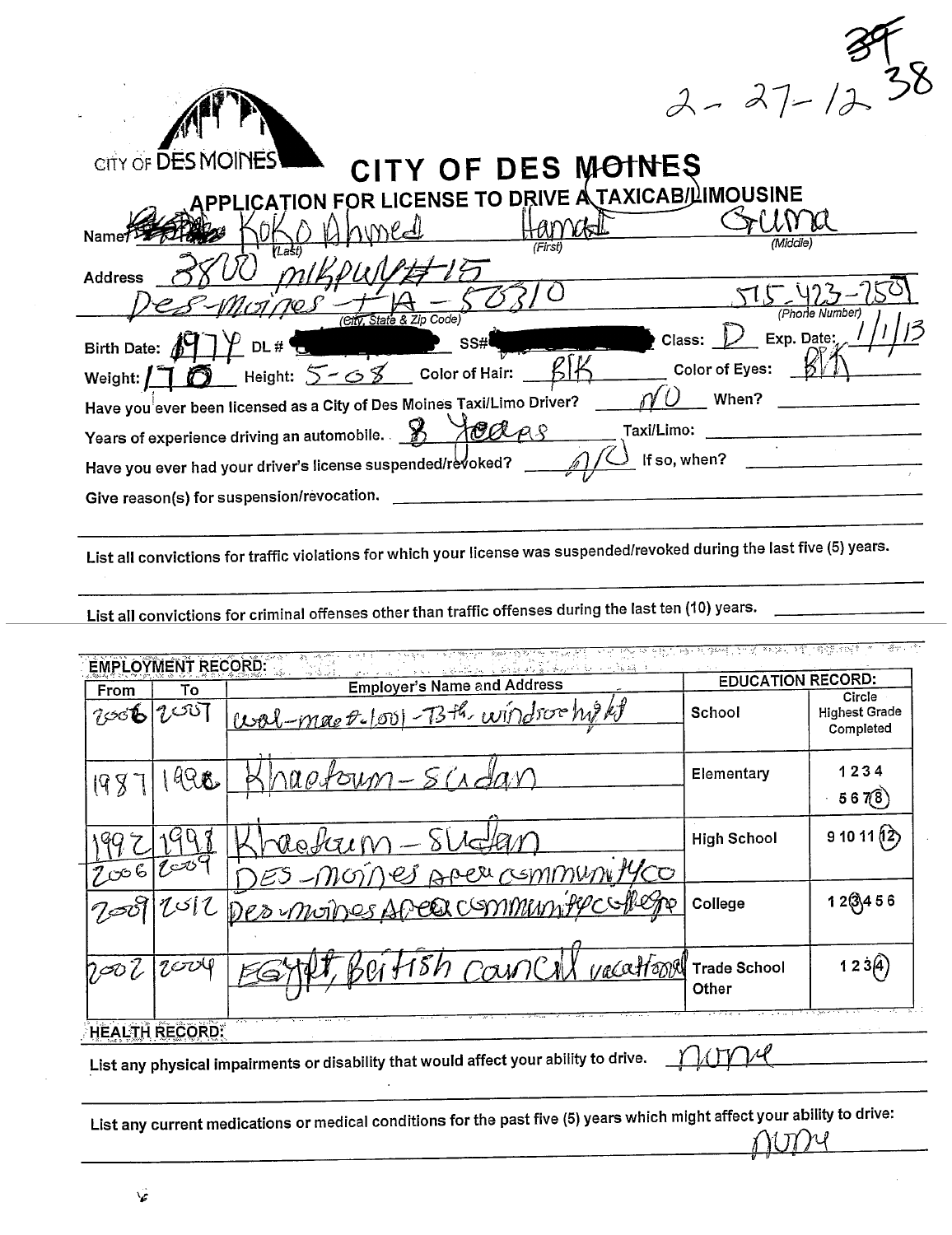## APPLICATION FOR LICENSE TO DRIVE A TAXICAB/LIMOUSINE IN THE CITY OF DES MOINES

Page 2

REFERENCES (persons known by you for at least one year):

|    | 1. Name             | Phone No. $56J$     |
|----|---------------------|---------------------|
|    | <b>Address</b>      |                     |
| 2. | Name                | Phone No. $515-283$ |
|    | <b>Address</b>      |                     |
| 3. | Name                | Phone No.           |
|    | <b>Address</b><br>℡ | ☞                   |

I hereby agree that if a license to drive a Taxicab/Limousine is issued to me that I will conform with all ordinances, rules and regulations governing Taxicab/Limousines and their drivers of the City of Des Moines.

I hereby swear that I am the individual making the foregoing application for a Taxicab/Limousine License and that the answers to the foregoing questions and other statements contained herein are true to the best of my knowledge and belief.

 $02 - 16 - 2012$ (Applicant's Signature)

Having been duly designated by the Chief of Police of the City of Des Moines for the purpose, I hereby certify that I have examined the applicant's arrest and traffic records. After careful examination, I hereby recommend that the applicant's request for a license to drive a Taxicab/Limousine be:

| <b>APPROVED</b><br><b>REJECTED</b> | 2/29/12<br>(Date) |                                | 4810<br>(Authorized Representative, Chief of Police) |
|------------------------------------|-------------------|--------------------------------|------------------------------------------------------|
| <b>Receipt Number:</b><br>Date     |                   |                                |                                                      |
| Amount:                            |                   |                                | 31<br><b>REJECTED</b>                                |
| Badge Number:                      |                   | <b>Application for License</b> | L.<br><b>APPROVED</b>                                |
| Company:                           |                   |                                |                                                      |
| Owner:<br>angeles in a<br>and for  | (Date)            | (City Traffic Engineer)        |                                                      |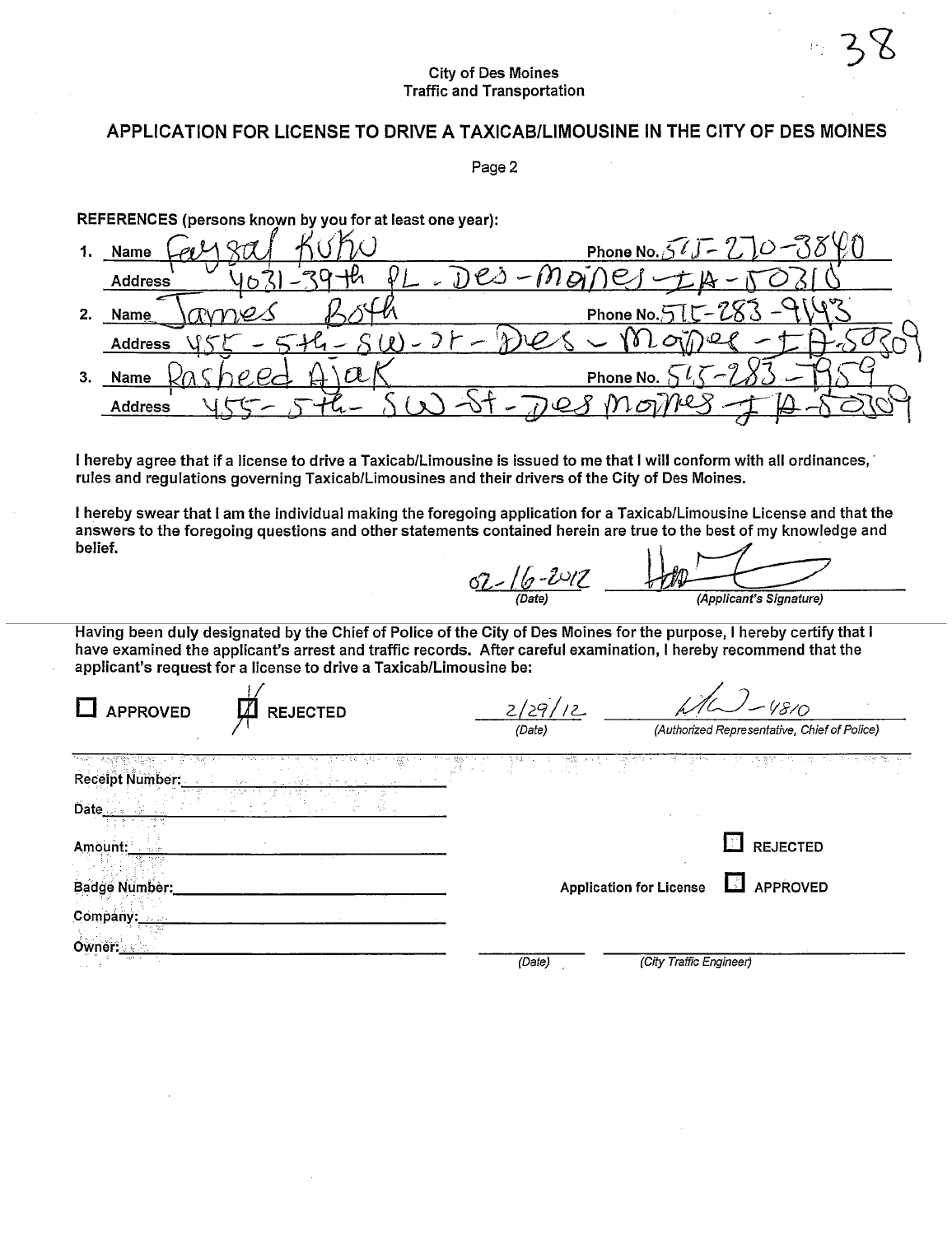

# **Iowa Department of Transportation**

**Office of Driver Services** PO Box 9204, Des Moines, IA 50306-9204 (Toll Free) 800-532-1121 515-244-9124 FAX: 515-239-1837

## **Certified Abstract of Driving Record**

| <b>Inquiry Date:</b>               | 2/25/2012                          | $DL/ID$ #:                 | (IA)        | Customer #:                | 2297611    |
|------------------------------------|------------------------------------|----------------------------|-------------|----------------------------|------------|
| Name:                              | Ahmed, Hamad G                     | Class:                     | D           | <b>ID Status:</b>          | None       |
| <b>Address:</b>                    | 3800 MLK JR PKWY APT Audit #:      |                            | 5545343     | <b>DL Status:</b>          | <b>VAL</b> |
|                                    | 15                                 | Issue Date:                | 10/01/2011  | <b>CDL Status:</b>         | None       |
| City/State:                        | DES MOINES, IA<br>503105871        | <b>Expiration</b><br>Date: | 01/01/2013  | <b>CDL Cert</b><br>Status: | None       |
|                                    |                                    | <b>Endorsements: 3</b>     |             | <b>CDL Med</b><br>Status:  | None       |
| <b>Mailing Address:</b>            | 3800 MLK JR PKWY APT Restrictions: |                            | <b>NONE</b> | Restriction                | None       |
|                                    | 15                                 | Date of Birth:             | 1/1/1974    | Supplement:                |            |
| Mailing City/State: DES MOINES, IA | 503105871                          | Sex:                       | м           |                            |            |

### **History Information**

### **CLEAR DRIVING RECORD**

Name: Ahmed, Hamad G DL/ID: 216AA3211

Pursuant to Iowa Code §321.10, I, Kim Snook, Director of Office of Driver Services, Iowa Department of Transportation, do hereby certify that I am the custodian of the records held by the Office of Driver Services, that this is a true and accurate copy of an official record currently in the custody of said office, and that I have been authorized by the Director of the Iowa Department of Transportation to so certify.

In witness whereof, I have caused my signature and the seal of the Department to be set upon this document, at Ankeny, Iowa this date:



2/25/2012

Office of Driver Services Iowa Department of Transportation

Name: Ahmed, Hamad G DL/ID: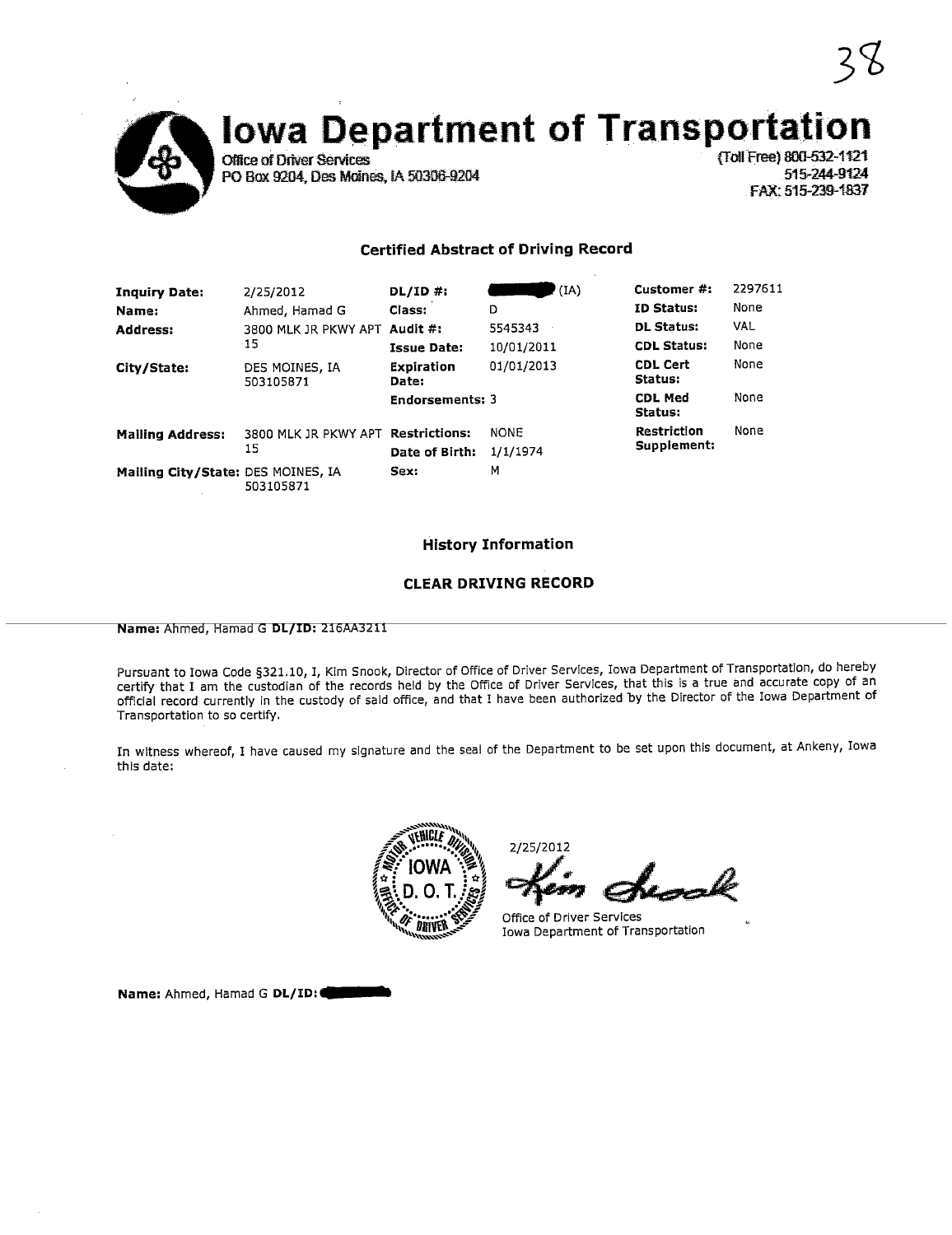

**State of Iowa** Division of Criminal Investigation<br>215 E  $7^{\text{th}}$  St<br>Des Moines IA 50319 Ph. 515-725-6066 Fax 515-725-6080



**Iowa Criminal History Record Check** Walk-In Request

| $11400$ $\epsilon$<br>$HAMAD$ $G.$<br>Your name    |                    |
|----------------------------------------------------|--------------------|
| m114.041415<br>Address                             |                    |
| $City/State/Zip$ $\overline{DS}$ - Mornes-th-50310 | Fill in all shaded |
| Phone#<br>$515 - 473 - 2507$                       |                    |

d areas.

Requesting an Iowa criminal history record check on:

 $\ddot{\phantom{a}}$ 

| Last Name Apellido (mandatory)                                                                                                                                                                                                                | Middle Name Segundo Nombre (recommended)                |                                             |  |
|-----------------------------------------------------------------------------------------------------------------------------------------------------------------------------------------------------------------------------------------------|---------------------------------------------------------|---------------------------------------------|--|
| Ahnied                                                                                                                                                                                                                                        | $H$ umned                                               | $J/\lambda$ awa                             |  |
|                                                                                                                                                                                                                                               |                                                         |                                             |  |
| Date of Birth Fecha Nacimiento (mandatory)                                                                                                                                                                                                    | Gender Genero (mandatory)                               | <b>Social Security Number</b> (recommended) |  |
| $0-1-01-1974$                                                                                                                                                                                                                                 | Male<br>$\Box$ Female                                   |                                             |  |
| Waiver Signature Firma (If the request is on yourself, please sign. If the request is on someone else, write N/A.)                                                                                                                            |                                                         |                                             |  |
|                                                                                                                                                                                                                                               |                                                         |                                             |  |
| <b>Results</b>                                                                                                                                                                                                                                |                                                         | DCI USE ONLY                                |  |
| As of $2-1$ $\overline{) - 1}$ $\overline{) - 1}$ a name and date of birth check revealed:<br>$\Box$ No record found<br>Record attached, DCI # 738669                                                                                         | $\mathcal{F}_{\text{max}}$ , $\mathcal{F}_{\text{max}}$ |                                             |  |
| DCI initials_ $\mathscr{L}$<br>Receipt<br>Number of requests $\frac{1}{x}$ x \$15.00 per last name = Total amount \$ $\frac{1}{x}$ 5.00<br>Cardholder's name Hamad Koko Ahmed Last 4 digits of MC or Visa 4267<br>DCI initials $Q_{\text{N}}$ |                                                         |                                             |  |

Exp. Date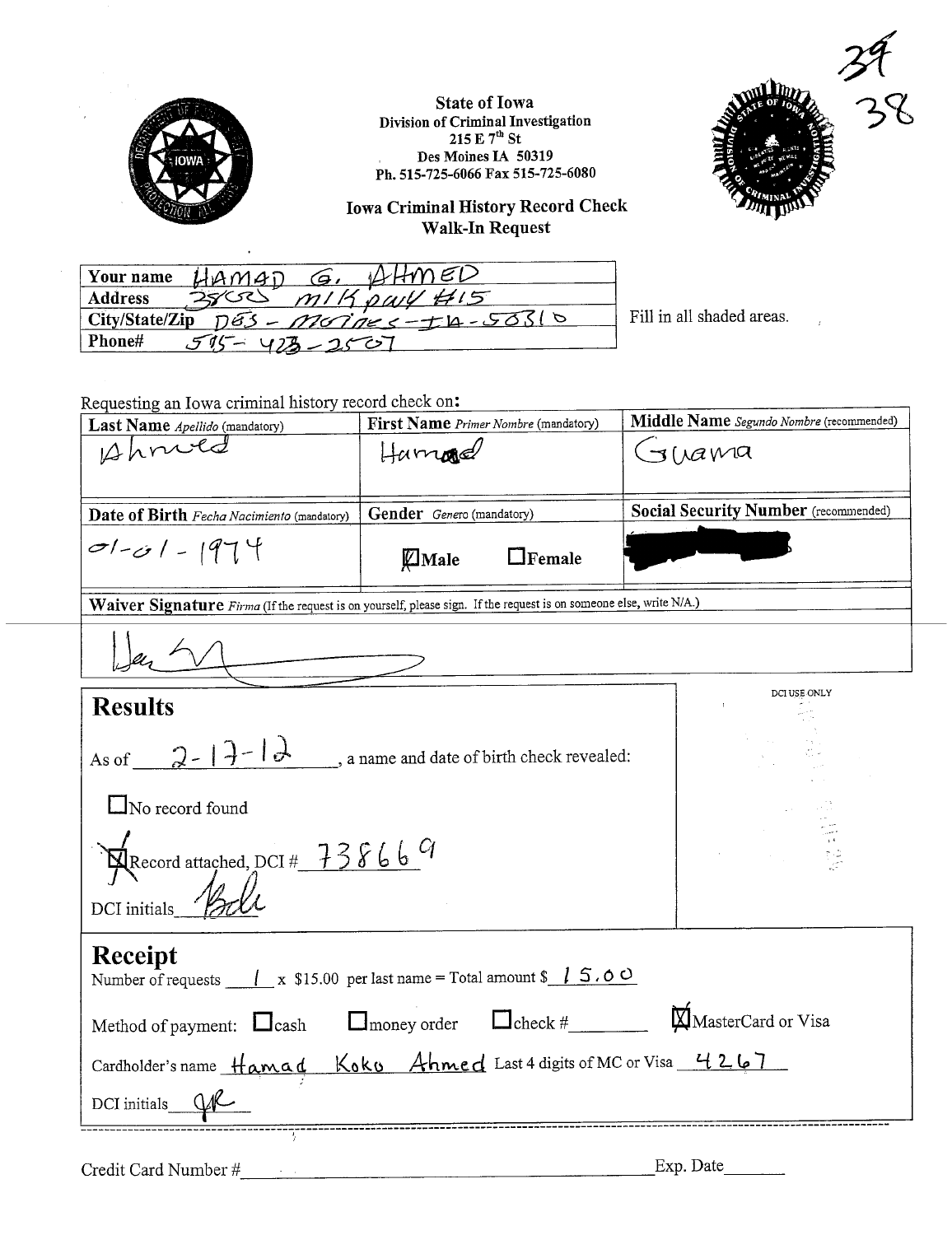| DCI:00738669<br>NAME: AHMED, HAMAD GUMMA<br>AHMED-KOKO, HAMAD GUMMA<br>RAC<br>DOB<br>SEX<br>19740101<br>B<br>M <sub>N</sub>                                           | IOWA CRIMINAL HISTORY<br>MISDEMEANOR CONVICTIONS ONLY                                             | $\frac{31}{28}$<br>DCI<br>00738669<br>1 OF 2<br>PAGE<br>DATE PRINTED-<br>2012/02/17 |
|-----------------------------------------------------------------------------------------------------------------------------------------------------------------------|---------------------------------------------------------------------------------------------------|-------------------------------------------------------------------------------------|
|                                                                                                                                                                       |                                                                                                   |                                                                                     |
|                                                                                                                                                                       |                                                                                                   |                                                                                     |
|                                                                                                                                                                       |                                                                                                   |                                                                                     |
|                                                                                                                                                                       |                                                                                                   |                                                                                     |
|                                                                                                                                                                       |                                                                                                   |                                                                                     |
|                                                                                                                                                                       | EYE<br>HAIR<br>HGT<br>WGT<br>BRO<br>BAL<br>508<br>160                                             | SKN<br>POB<br>BLK<br>YY.                                                            |
| ADDITIONAL IDENTIFIERS                                                                                                                                                | PHOTO AVAILABLE: Y<br>CCH RECORD ***                                                              |                                                                                     |
| 01 ARRESTED<br>20041130<br>AGENCY: IA0770000<br>CHARGE NO-01<br>ELUDING<br>TRK#: 701885901                                                                            | POLK CO SO<br>IA321-279<br>IA STATUTE                                                             |                                                                                     |
| COURT DISPOSITION<br>AGENCY: IA077015J<br>COUNT NO-01<br><b>ELUDING</b><br>COURT CASE ID: 05771 SRCR188842<br>CHARGE CLASS: MISDEMEANOR CONVICTION<br>TRK#: 701885901 | POLK CO DIST COURT<br>IA STATUTE IA321.279(1)                                                     |                                                                                     |
| SENTENCE<br>REFERRED TO OTHER                                                                                                                                         |                                                                                                   | DISP EFF DAT<br>20050131                                                            |
| AGENCY<br>SUSPENDED JAIL<br>JAIL<br>FINE<br>PROBATION<br>PROBATION EXTENDED                                                                                           | 365D<br>365D<br>\$250<br>1Y<br>2Y                                                                 | 20050131<br>20050131<br>20050131<br>20050131<br>20051229                            |
| 02 ARRESTED 20080106<br>AGENCY: IA0770300 DES MOINES PD<br>ASSAULT USE/DISPLAY OF A WEAPON-1989<br>TRK#: 7B0051X01                                                    | CHARGE NO- 01 [A STATUTE 1A708.2(3)-2                                                             |                                                                                     |
| COURT DISPOSITION<br>AGENCY: IA077015J POLK CO DIST COURT<br>COURT CASE ID: 05771 AGCR217298<br>CHARGE CLASS: MISDEMEANOR CONVICTION<br>TRK#: 7B0051X01               | COUNT NO- 01 $I$ IA STATUTE $I$ A723.4(3)<br>DISORDERLY CONDUCT - ABUSIVE EPITHETS/THREAT GESTURE |                                                                                     |
| SENTENCE<br>TIME SERVED<br>JAIL                                                                                                                                       | 2D<br>2D                                                                                          | DISP EFF DAT<br>20080321<br>20080321                                                |

MAINTAINED BY THE IOWA DIVISION OF CRIMINAL INVESTIGATION, BUREAU OF IDENTIFICATION IS VALIENT CRECORD BUT CAN ONLY BE RELEASED TO NON-LAW ENFORCEMENT AGENCIES BY THE DCI.